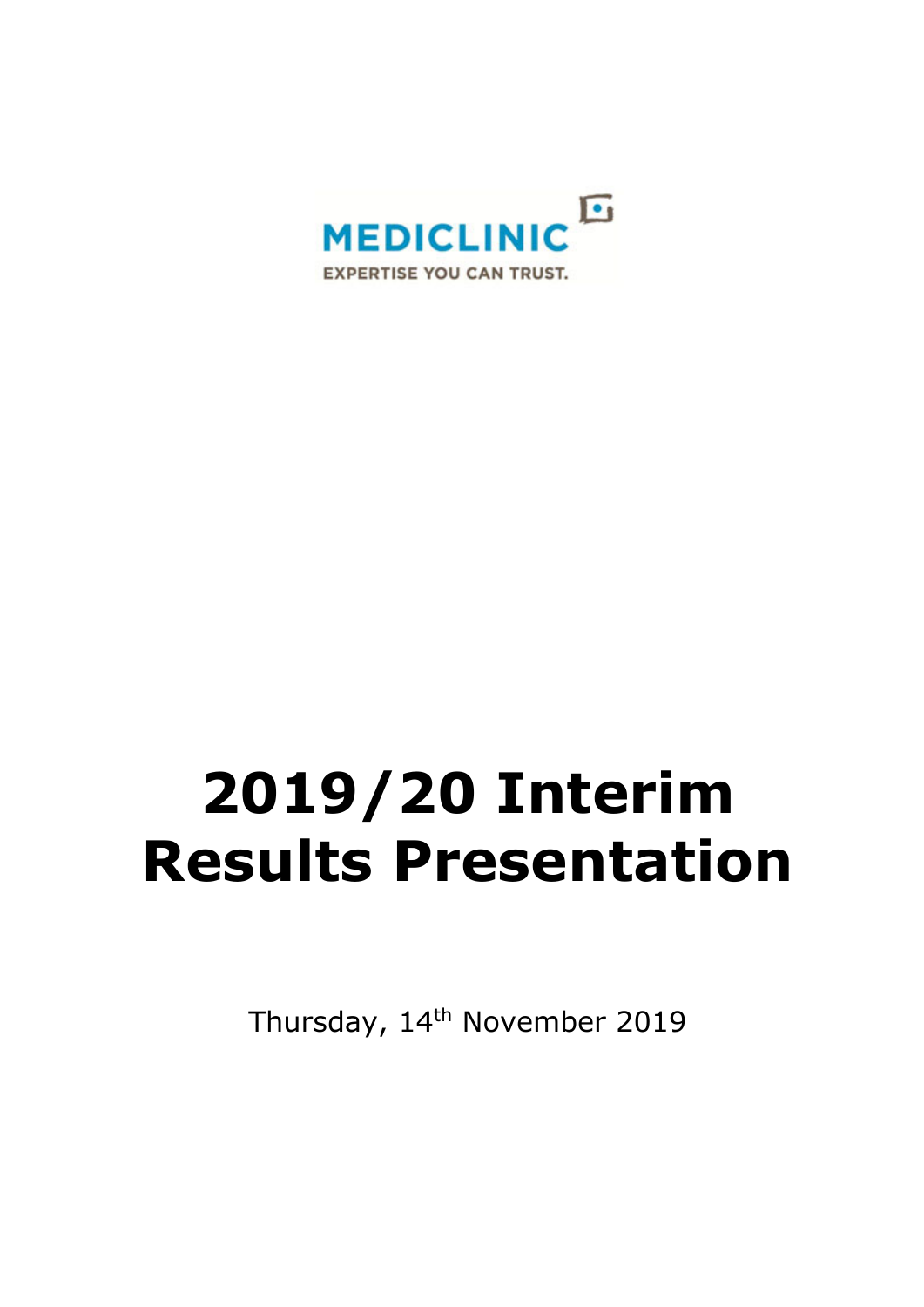**Operator:** Ladies and gentlemen, thank you for standing by. Welcome to the Mediclinic 2020 half year results presentation conference call. At this time all participants are in a listen only mode. There will be a presentation followed by a question and answer session, at which time if you wish to ask a question please press star and one from your telephone keypad. I would like to remind everyone that the call is being recorded today,  $14<sup>th</sup>$  November 2019. I would like now to hand over to conference to your speaker Dr Ronnie Van Der Merwe. Thank you, go ahead please.

# **Introduction**

# Dr Ronnie Van Der Merwe

*CEO*

Good morning, everybody. I'm Ronnie van der Merwe, CEO of Mediclinic International, and thank you very much for joining us on our 2020 half year results audio webcast and conference call.

# **Patients First**

With me today, you have Jurgens Myburgh, our Group CFO; and James Arnold, Head of Investor Relations. Before I get into the actual results and the numbers, I want to make some important points regarding our relentless focus on patient safety, clinical outcomes and patient experience. The very reason this group has successfully existed over 35 years is because of our unified approach to continuous improvement in clinical performance and putting our patients first.

We continue to invest in many initiatives to ensure we remain the clinical leader in the markets we serve, and I'm satisfied with our progress. By way of example, on the page you'll see all our facilities in the Middle East are JCI accredited as well as ISO certified. All our facilities in Switzerland consistently score above the IQM benchmark. 37 of our facilities in South Africa are COHSASA accredited and six facilities in South Africa are on the discovery of top 20 Hospital list, which is more than any of the other major providers.

The significant development during the period under review in this regard is that we announced our vote to board accountability structures and processes to ensure transparency and accountability at all layers of our organization when it comes to clinical performance.

At each of our divisions, we now have independent clinical experts, evaluating our clinical performance on a continuous basis. And these independent specialists then give feedback directly to the Mediclinic International board. There should be no uncertainty with regards to Mediclinic's commitment to high quality care, as is evidenced by this.

# **Mediclinic Half- Year Results**

## *Financial Summary*

Then on to the results on page six, the group delivered solid first half financial performance with all three divisions growing volumes, revenue and EBITDA. The operating performance was complemented by strong cash flow converts – strong cash conversion, and we have maintained our interim dividend at 3.2p per share.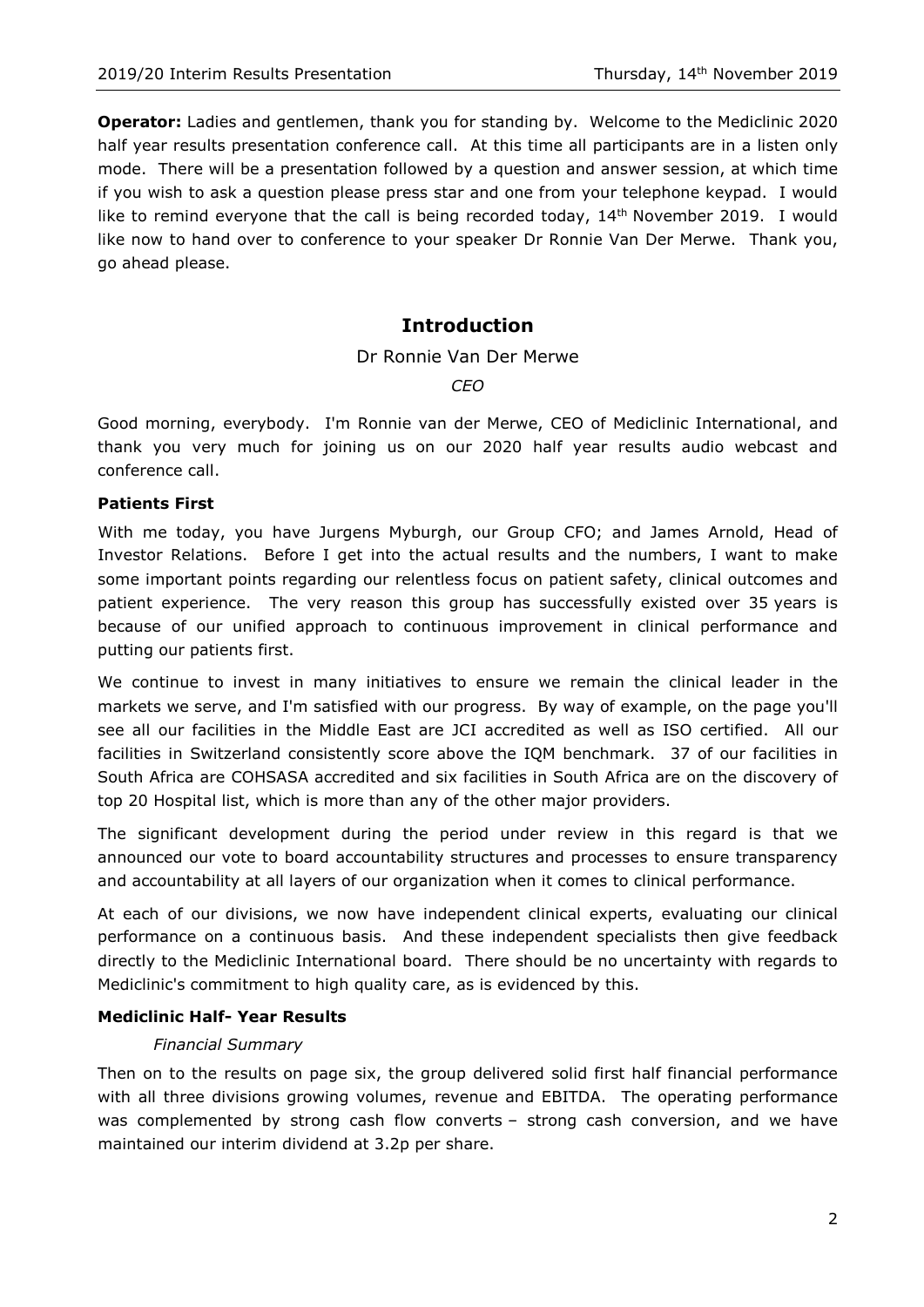We are reiterating our two – financial year 2020 guidance that we gave back in May at the full year results, with current trading in line with expectations. Jurgens will unpack the numbers in more detail shortly.

# **Mediclinic Half- Year Results**

# *Operational Summary*

And then on to page 7, just an operational summary for the first six months of the year. I'm going to highlight a few things. I'm very satisfied with the progress we have made in adapting the business to the current health care trends and the changing regulatory environments, especially at Hirslanden. A theme, I will talk about later, is our strategic goal to expand across the health care continuum, which is reflected in the performance of all three divisions in this half of the year.

We have significant experience in establishing and managing complex acute care hospitals in different countries. Our reputation and recognition in this regard is very important to us, and this provides the basis from which we are able to grow. Strengthening this position by developing into a more integrated health care system along the continuum of care significantly increases our value proposition to our patients and the markets in which we serve. But I'll come back to this later on – later in the presentation.

Then across the three divisions, this first half, we've seen good operational performance in – for instance, in Switzerland, the Hirslanden 2020 strategic business transformation project is advancing well, and we are seeing tangible benefits there.

In Southern Africa, we successfully opened the new Mediclinic Stellenbosch Hospital and day clinic in addition to establishing the new Centre of Excellence Institute of Orthopaedics and Rheumatology. At the Winelands – Mediclinic Winelands Orthopaedic hospital, which is on the site of the old Mediclinic Stellenbosch.

In the United Arab Emirates, the new Mediclinic Parkview Hospital in south side of Dubai continues to perform very well as it ramps up.

We recently also opened the new ground floor as well as mezzanine floor renovations at Mediclinic Al Noor Hospital in Abu Dhabi, which is transforming that extremely busy hospital significantly.

And with that, I'd like to hand over to Jurgens, who will take you through the financial results in more detail. Thank you, Jurgens

# **Financial Review**

Jurgens Myburgh

*CFO*

Thank you, Ronnie, and good morning, everyone.

Just before we get into the results, and just by way of context, the Group adopted the new IFRS 16 leasing standard, perhaps rather fitting the end of  $1<sup>st</sup>$  April 2019. And we're using the simplified approach, so competitive[?] information has not been restated. But for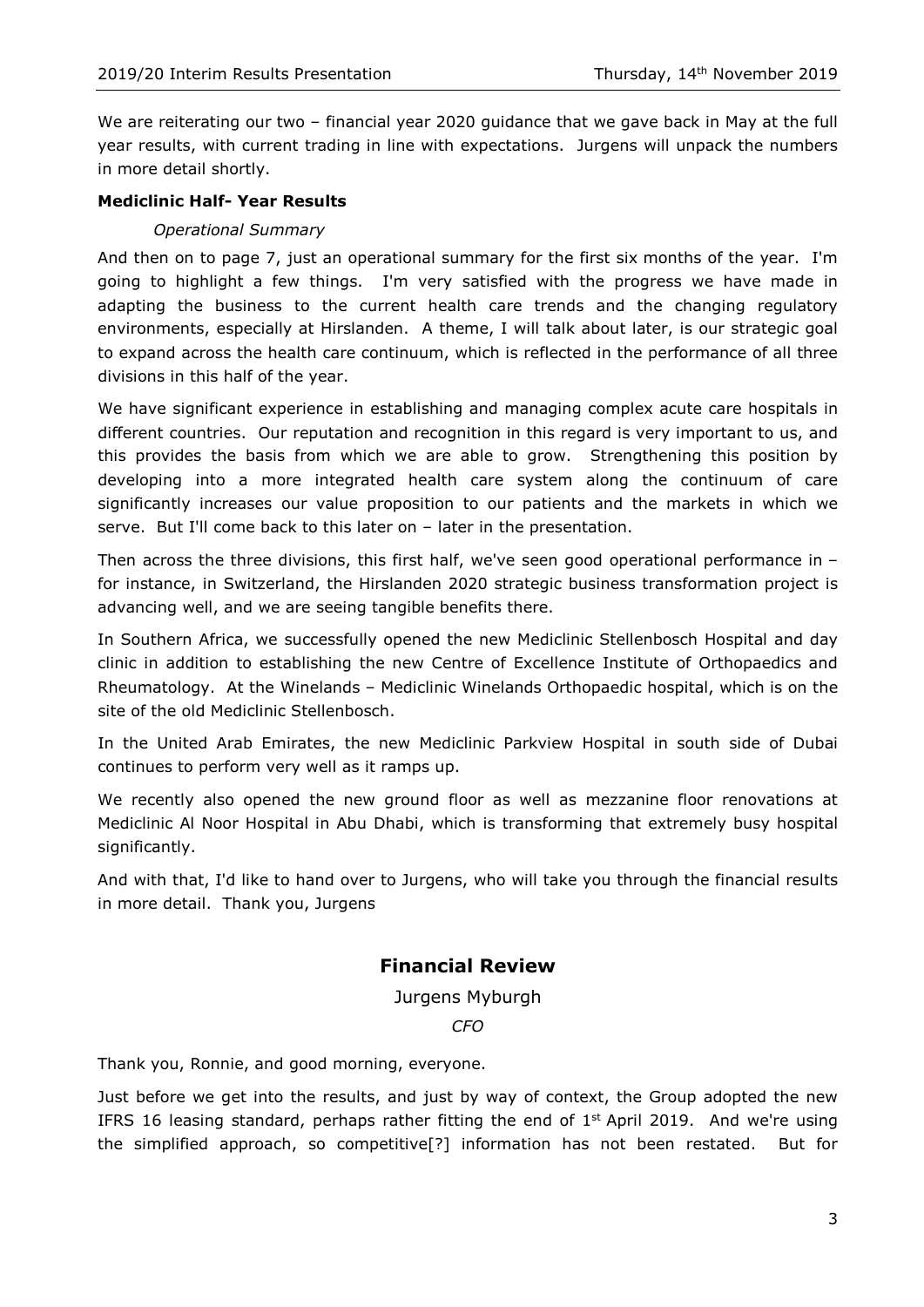comparative purposes, our first half results are also presented on a pre-IFRS 16 basis, and we will do the same at year-end.

In the annexes to this presentation, we provide a reconciliation between IFRS and pre-IFRS 16 financial results for the period under review. For the purposes of this presentation, I'll focus on pre-IFRS 16 adjusted results.

## **Adjusted Group**

## *Pre-IFRS16 Income Statement*

Over the page then, on page 9. For the period under review, revenue and EBITDA were up 9% and 4%, respectively, and up 6% and 3% in constant currency terms. The Group's EBITDA margin was 14.7%, which is in line with the expectations. Depreciation and amortization was up 12% in reported currency and 9% in constant currency with the sizable movements in Southern Africa and the Middle East, which I'll elaborate on in the divisional overviews.

Operating profit was flat to £137 million. Net finance costs increased by 7% to £29 million due to the increased finance charges in the Middle East following the opening of Parkview Hospital in Dubai. The effective tax rate for the group in this period was 21.7%, which was reduced by recent Swiss tax reforms in which several cantons decreased their statutory tax rates.

Non-controlling interest increased due to the combination of – in Switzerland of La Colline and des Grangettes from 1st October 2018, offset by the expansion of the new Mediclinic hospital in South Africa, which Ronnie mentioned earlier.

Both adjusted earnings and adjusted earnings per share were flat at £76 million and 10.3p per share, respectively, and the interim dividend per share is maintained at 3.2p per share, in line with our full year dividend policy of paying 25% to 35% of adjusted IFRS earnings per share.

## **Group Revenue**

## *Analysis*

Over the page, looking at the divisional revenue analysis, you'll see, and you'll note the currency tailwind in both the Swiss and Middle East numbers. Hirslanden and Southern Africa's revenues reflected contributions from des Grangettes in Switzerland and Intercare in Southern Africa. For the second six months, these are largely in the base now.

In the Middle East, revenue growth was driven by the ramp-up at the Parkview Hospital in Dubai and the continued gradual improvement in the Abu Dhabi business via Mediclinic Airport Road delivered a strong performance.

## **Adjusted Pre-IFRS 16 EBITDA**

## *Analysis*

At an EBITDA level, both Switzerland and the Middle East had broadly stable margins, while Southern Africa saw a reduction in margin in line with expectations, reflecting our planned increase to clinical personnel and expansion across the continuum of care.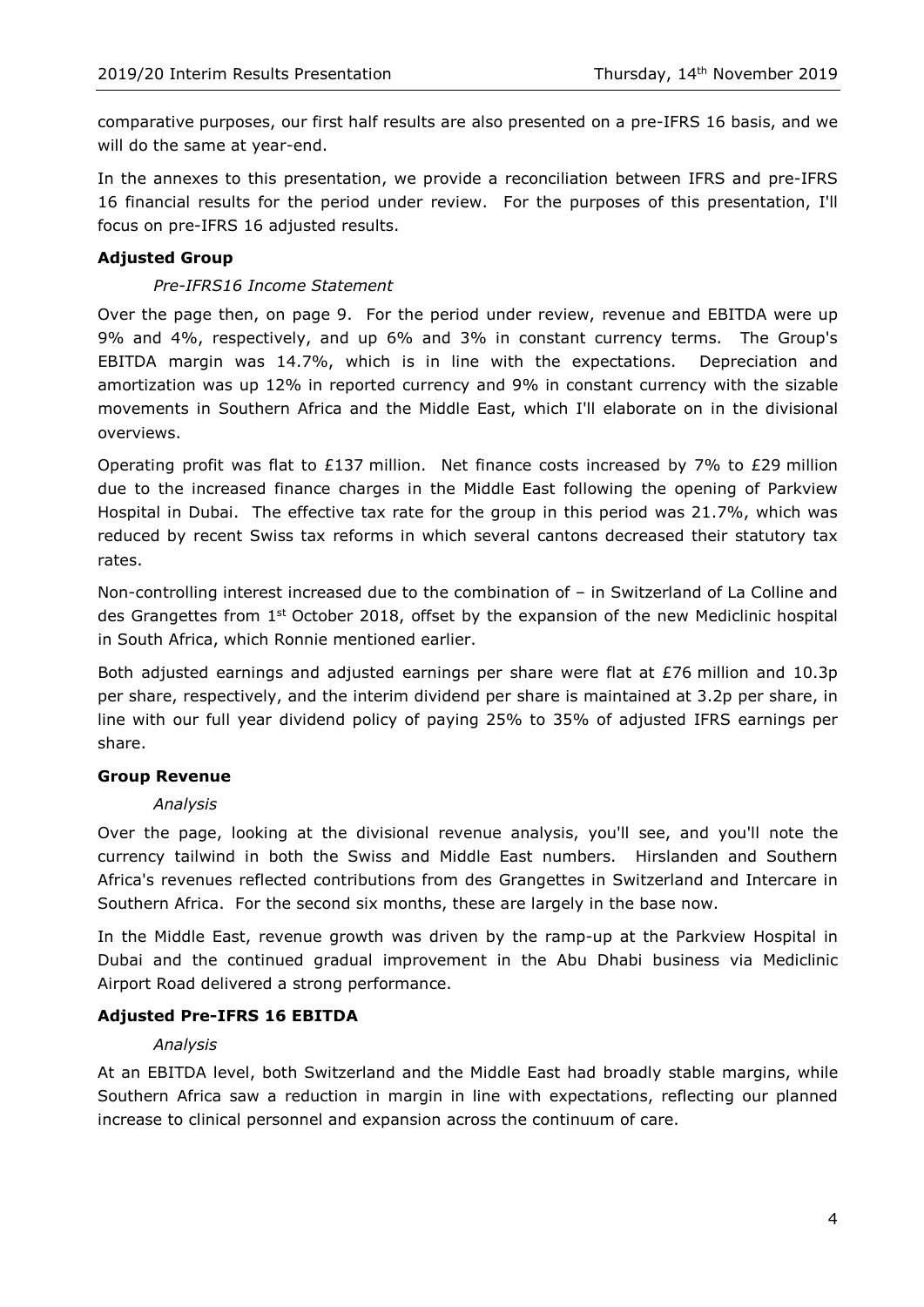## **Hirslanden**

# *Pre-IFRS16 Financial Overview*

Turning then to each division individually – division individually, starting in Switzerland. Hirslanden grew revenues by 5.5%, including the contribution from des Grangettes, which was acquired in October of last year. Inpatient revenue was up 3%, and admissions up 5%. Outpatient revenue was up 16% and now contributes 21% to total revenue. Excluding the contribution from Grangettes, revenue was down 1.2% in the period under review, with inpatient admissions down 0.5%, both in line with expectations. This highlights the ongoing impact from outmigration, which from  $1<sup>st</sup>$  January 2020, will be fully in the base. Excluding the effects of outmigration, we have seen modest growth in inpatient volumes during the first half period.

We will provide an informed update on volumes for next year once we are through the fourth quarter of the year, which will be the first quarter when outmigration is fully in the base.

EBITDA was up 3% to CHF 121 million with the margin broadly stable at 13.9%, supported by the acquisition of Grangettes, a strong focus on operational performance and ongoing cost management initiatives. On an activity adjusted basis, labour costs were broadly flat and supply costs were down CHF 5 million year-on-year. Our collaboration with Sana is starting to deliver benefits by securing lower-cost product pricing.

The progress we've made rolling out HIT2020 to our Zurich hospitals is also contributing to the saving due to better master data and benchmarking capabilities. We reiterated the EBITDA margin guidance at around 15% for the full year. This year, we have seen several cantons reduced their tax rates in line with corporate taxation reform taking place across the country. As a consequence, we expect Hirslanden's full year effective tax rate to be between 17% and 18%. The division converted 86% of EBITDA into cash generated from operations due to improved revenue cycle management.

In October 2019, Hirslanden completed the sale of the small 28-bed Klinik Belair hospital for a total consideration of CHF 14 million. As a result, in the first half, Hirslanden recognized a reversal of impairment charge in relation to the Klinik Belair property of CHF 6 million, which is excluded from adjusted earnings. The modest revenue growth guidance for the full year incorporates the removal of Klinik Belair in the second half of the year.

# **Mediclinic Southern Africa**

# *Pre-IFRS16 Financial Overview*

In Southern Africa, as over the page, revenue increased by 7%, with bed days sold up 2.7%, in line with expectations, and average revenue per bed day up 4.2%. Excluding Intercare, revenue growth was 5.7%, bed days sold was up 0.3%, and revenue per bed day sold was up 5.4%. EBITDA increased by 2%, with the adjusted EBITDA margin in line with expectations at around 20%.

The margin reflects business decisions to further enhance clinical quality and to expand across the healthcare continuum with the Intercare acquisition and new Mediclinic Stellenbosch hospital and day case clinic, both incorporating leasehold properties and as rental charges. We reiterate the EBITDA margin guidance at around 20% for the full year.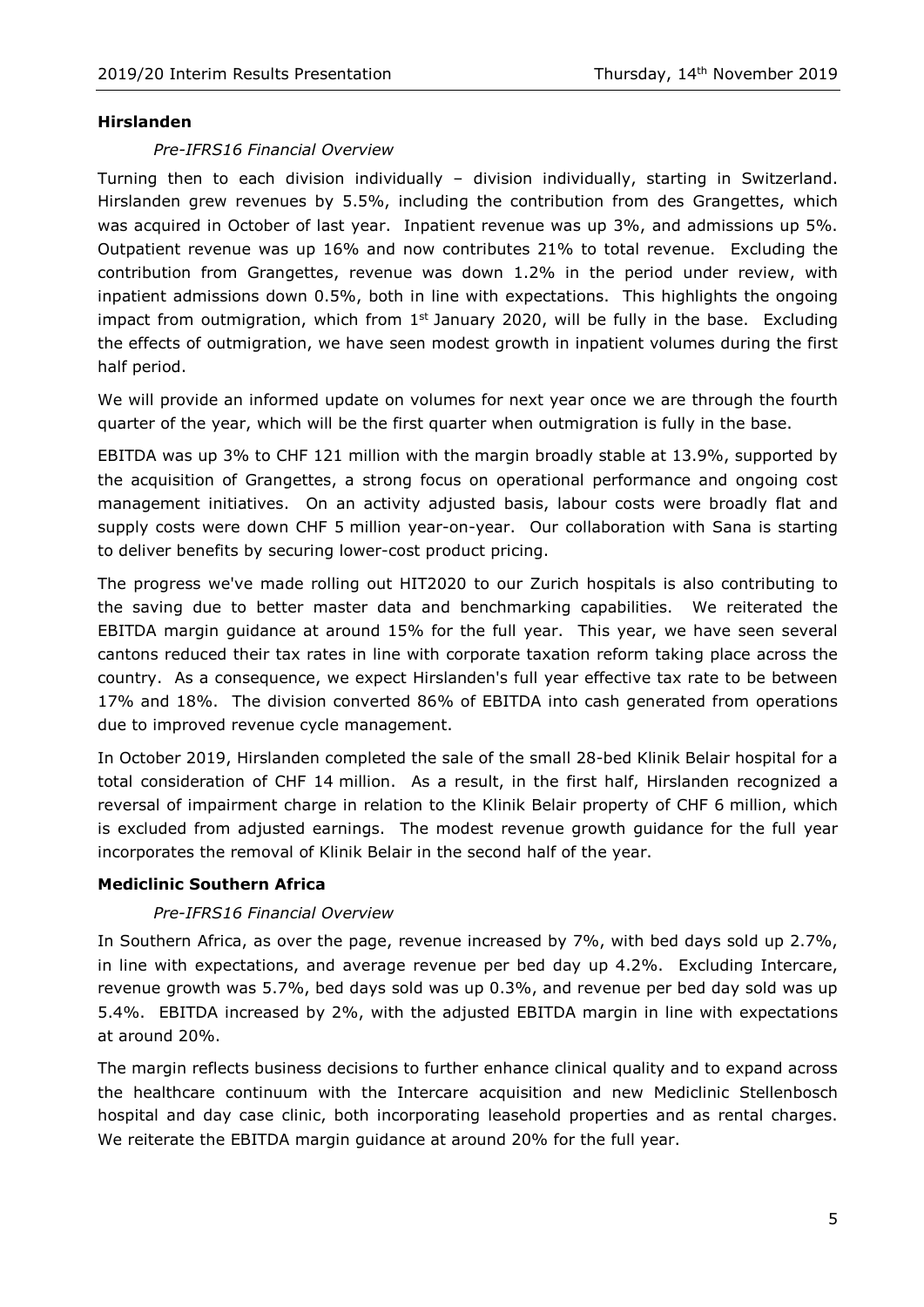Depreciation and amortisation increased by 15%, mainly due to increased spend on hospital infrastructure upgrades and medical equipment. For the full year, we expect D&A to be up around 10%, and for this above inflation increase to persist into the next financial year, following the upgrade cycle that we are currently going through in this division.

The Southern African division converted 106% of EBITDA into cash generated from operations, mainly due to improved collections compared to this time last year.

## **Mediclinic Middle East**

# *Pre-IFRS16 Financial Overview*

Over the page, then, on to the Middle East, revenue was up 8.2% for the reporting period. In Dubai, revenue growth of 11% was supported by the continued strong ramp-up of the new Parkview Hospital. This impacted the performance at City Hospital, more so than anticipated, due to the independent doctors that set up practices at Parkview in addition to City Hospital. We've already initiated several plans to address the impact, including the onboarding of new doctors at City Hospital.

In Abu Dhabi, revenue growth of 4.4% was supported by the excellent performance at Airport Road Hospital as we continue to benefit from the business and operational alignment initiatives that we implemented in the recent years.

Across the division, given the lack of tariff increases, revenue growth was driven by inpatient admissions, which were up 9.2% and outpatient cases up 5.5%. EBITDA increased by 10% to AED 155 million, with the EBITDA margin at 9.6%. We reiterate EBITDA margin guidance at around 14% for the full year and target 20% over time.

Depreciation and amortisation increased by 25% to AED 91 million, mainly due to the additional charge for Parkview Hospital, which is an owned property – a property. On a full year basis, we expect an increase of around 10%, with Parkview already in the base for the second half.

Net finance costs increased due to the discontinued capitalisation of borrowing costs following the opening of Parkview Hospital. We expect annual normalised net finance costs to be around AED 50 million. The division converted 109% of EBITDA into cash generated from operations, mainly due to improved collections. This notwithstanding, we continue to be cautious on our expectations for cash conversion in the Middle East due to structural differences in that market that I've highlighted before.

## **Group**

## *Balance Sheet Summary*

On to the balance sheet, with a key change from an accounting perspective was the addition of right-of-use assets and lease liabilities with the adoption of IFRS 16. During the period, Hirslanden reduced its secured debt facilities by a total of CHF 86 million, with a CHF 50 million scheduled repayment and CHF 36 million optional repayment.

We expect to make an additional optional repayment in the second half of the year, further reducing the division's gross debt.

At the period end, the Group's leverage ratio was 3.5x, reflecting net debt incurred. With the adoption of IFRS 16, the leverage ratio is approximately one turn higher. All covenant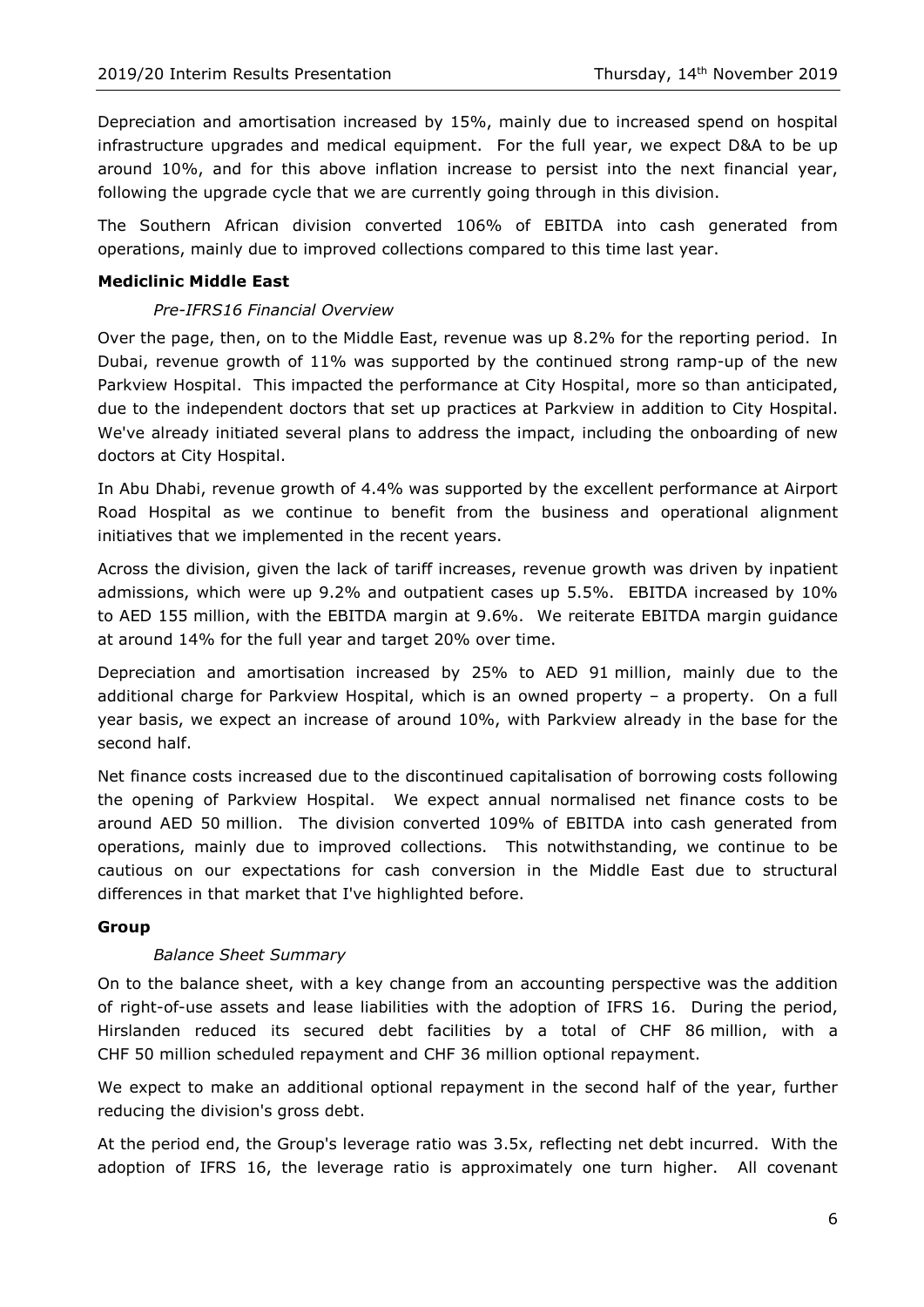calculations on borrowing facilities at divisional level have been or are in the process of being done, reflecting frozen GAAP provisions, which means that these liabilities are not included – the IFRS liabilities are not included in covenant calculations.

Our recent financial performance has resulted in return on invested capital below our weighted average cost of capital and currently at 4.7%. More on this later.

# **Group**

# *Cash Flow Summary*

Over the page on cash flows, I pointed out, cash flow conversion improved at each of the three divisions, which resulted in group cash flow conversion of 98%, in line with our annual target of 90% to 100%. The capital discipline across the group, coupled with the reduction in expansion capital expenditure at Mediclinic Middle East, resulted in lower capital expenditure for the group. In combination, this increased the free cash flow after these statements of the group to over £80 million for the half year.

## **Group**

# *Capital Expenditure*

Over the page, on page 17, the Group remains focused on return-oriented investments across the health care continuum. Capital expenditure guidance in constant currency has been marginally reduced for the full year at around £200 million, some 14% down on the prior year. The year-on-year decrease largely results from the commissioning of the Parkview Hospital and continued focus on capital discipline.

# **Improving Medium- Term**

## *Free Cash Flow Generation*

And then on page 18, finally, before I hand back to you – to Ronnie. In our group, we have a focus – a financial focus on profitable growth, cash flow and returns. Through strong cash flow generation and disciplined spending our aim is to, in the medium term, improved free cash flow across the group, to fund incremental growth across the healthcare continuum, while maintaining our position of responsible leverage. And the execution of this financial strategy, combined with the adoption of technology and operating discipline and innovation, we expect to drive the business to improved asset utilisation and improving over time our return on invested capital.

With that, I thank you very much for your time, and I'll hand over to Ronnie.

# **Strategic Delivery**

## Dr Ronnie Van Der Merwe

*CEO*

Thank you, Jurgens. I'm on page 20. Since I took over as CEO in June last year, 2018. I've been working closely with our entire Mediclinic International senior executive team to develop and formulate a clear and coherent strategy for the Group, one which we believe will deliver long-term success for our Group.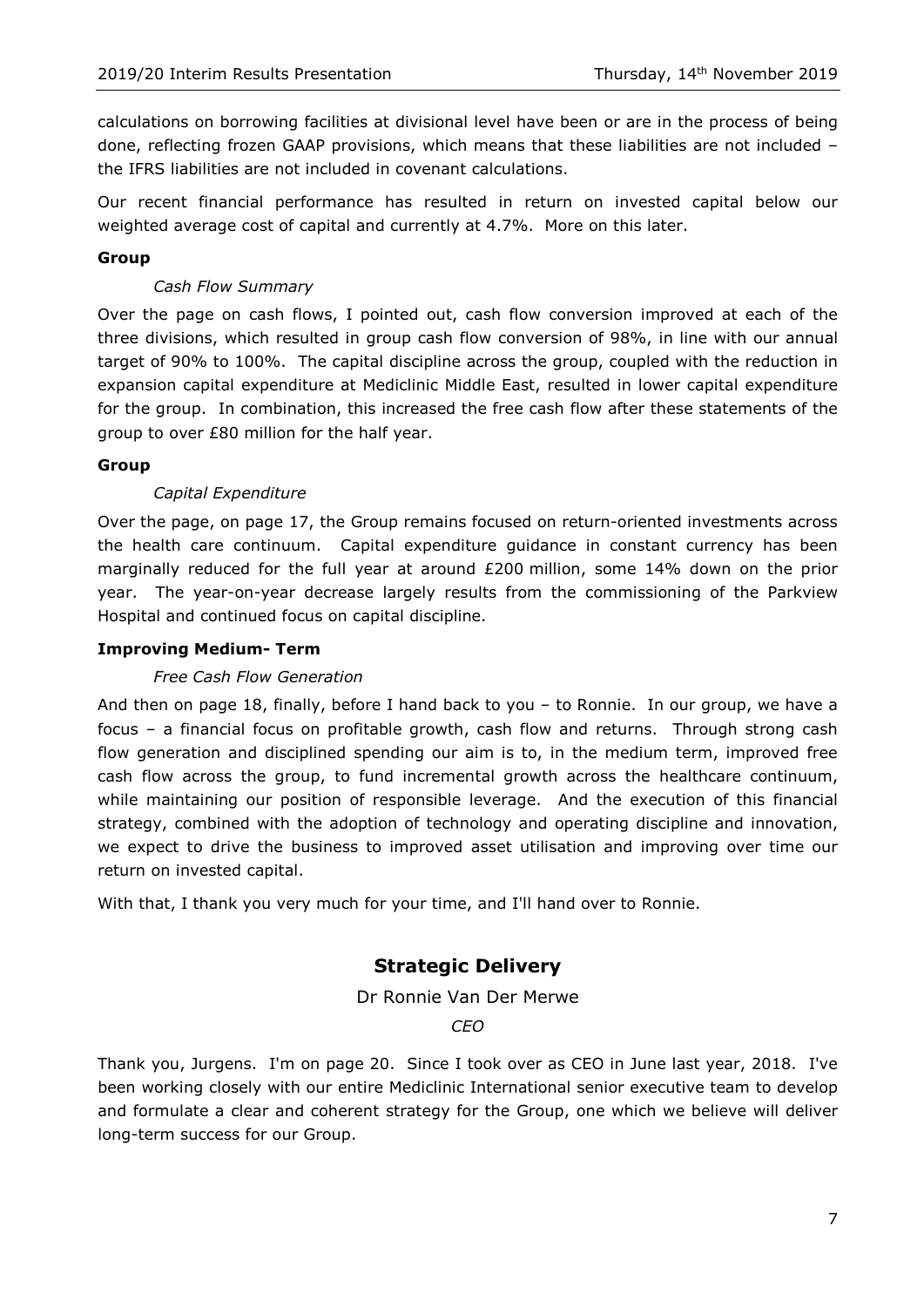## **Company Strategy**

## *Purpose, Vision & Values*

Our purpose is very important to us because it connects the internal motivation of our employees, and bear in mind, most of them are healthcare employees with Mediclinic releasing for existence. This unleashes their full potential to drive our business forward.

Our vision is to be the partner of choice that people trust for all their healthcare needs. It's a broad vision. It's something we believe is attainable. And this vision is supported on page 21 by seven strategic goals. I will highlight three important ones for the purposes of today.

# **Company Strategy**

# *Group Goals*

We are strengthening our core competency of multidisciplinary specialist orientated at acute care inpatient services, by developing into an integrated service provider along the continuum of care, which is our first goal. It reduces fragmented care. It improves our value proposition, and it provides us with the opportunity to take advantage of all sorts of new developments in the arena of healthcare, and we are very excited about this.

Secondly, we are very focused on improving our value equation. We aim to provide superior clinical outcomes and outstanding clinical experiences in the most cost-efficient manner and in the right health care setting. We are quite  $-$  feel quite strongly about the care settings, and that will play a big role in future in our business. That was goal number two.

The third one is digitalisation technology, which we are using now to improve current care processes and establish new services to our patients. And we believe there's a lot of opportunity, and we've started to make progress on digitalisation. Those are three very important ones. Not that the others are not important, but for the - in the interest of time, the others are more self-explanatory, and I thought I'd highlight the first three.

I just also want to highlight that the attainment of these goals are supported by some transformation drivers that we are also working on, internally, namely innovation, sustainable development, diversity and inclusion and leadership development. Those are all important building blocks for us in order to drive our goals forward.

# **Unified Approach To**

# *Leverage Scale and Unlock Value*

Then on slide 22, our strategy execution is further supported by another important aspect of our business, and that is our unified approach of strong internal collaboration across the Group. We know what we want to achieve as a Group, and we are making good progress in leveraging the opportunities created by our scale and our diverse footprint.

# **Hirslanden Continues to Make**

# *Good Progress on Key Initiatives*

On slide 23, page 23, I'm going to look at each of the divisions, and I would like to highlight some examples of where we are making good progress against our strategic goals. So firstly, in Hirslanden, it's quite a busy slide, but we've done a lot in the last six months in that part of the world. And as I've already said, the new management team in Switzerland is doing an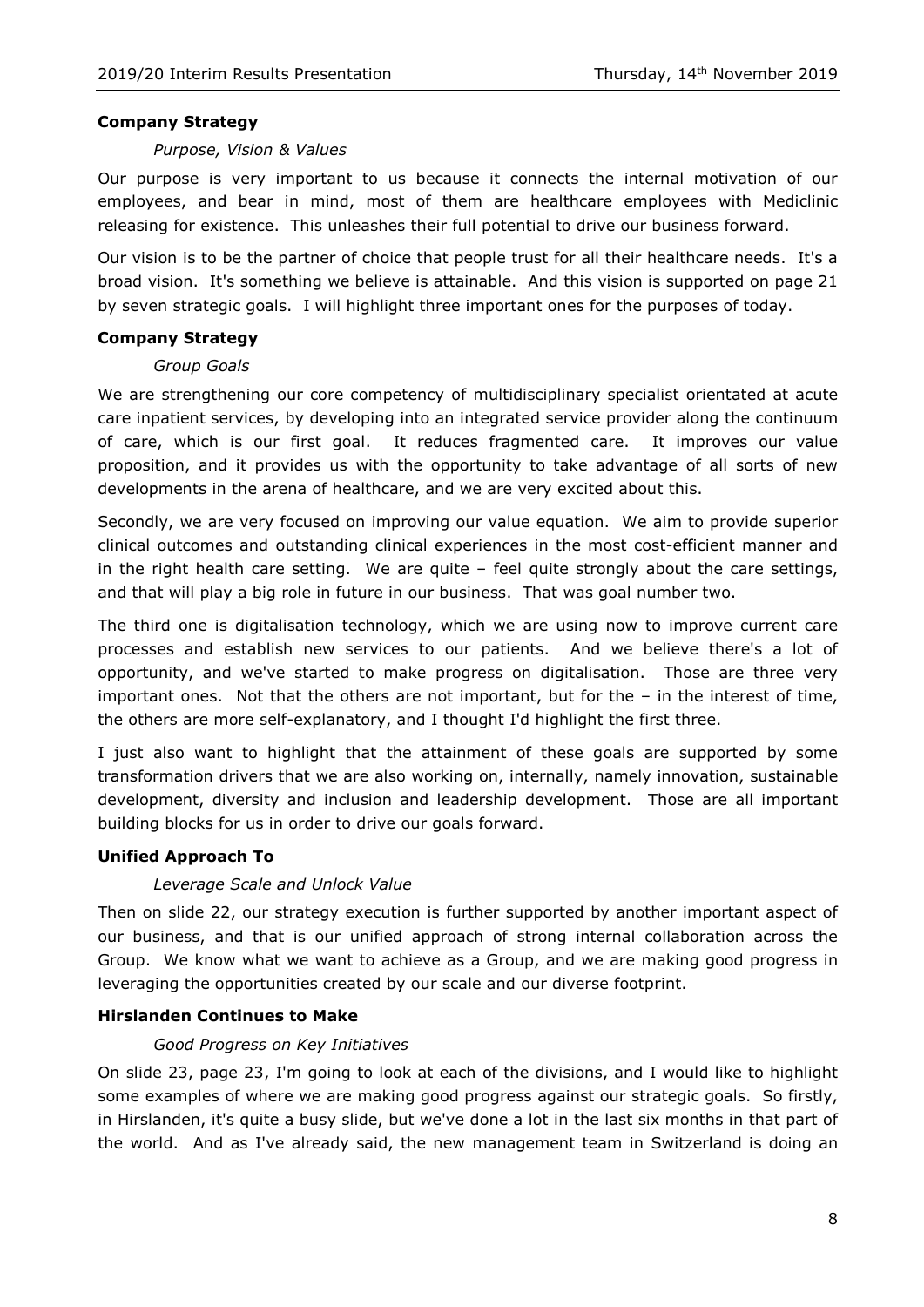excellent job in adapting the business to the current healthcare trends and a changing regulatory environment.

I'm very confident in their ability to deliver on all the key initiatives. We've set ourselves a challenge of improving the profitability of all inpatient insurance groups as half of our inpatient business in Switzerland is generally insured anyway. Another focus is developing our competencies in profitable by-pass surgery, making good progress there as well. We are satisfied with the performance at our two established facilities. Those are day case surgery facilities in Bellaria and Zurich and in the train station in Lucerne. We've recently appointed a day case clinic manager to drive the rollout of our day case surgery clinics in that country. And like I said, day case clinics represent lower care settings, taking up more limited floor space and requiring significantly less CAPEX and inpatient facilities. For example, the entire Lucerne facility required CHF 4 million to fit up.

Another area where we have made significant progress over the last six months is in the area of partnerships and collaboration. In the past month, we've announced two significant public-private partnership agreements in the cantons of Geneva and Baselland, respectively. Operating as part of an integrated health care system, we see it as vital to be able to work alongside other health care providers in the public and private sector to deliver future growth opportunities and the best possible care for patients in those markets. In Geneva, along with the University Hospital, we are going to establish the largest day case surgery facility in Switzerland, with a total of ten theatres opening in 2023.

In Baselland, we announced that next – early next year, we will establish the centre of excellence joint venture in orthopaedics and musculoskeletal care. In both cases, Hirslanden will run their operations and endorsement of our expertise in Switzerland. We – today, we announced that we are also in advanced discussions with Medbase, the largest or the large Swiss primary health care provider and part of the Migros Group – the Migros Group is Switzerland's largest retail company – to create a framework from which to develop across the continuum of care. This is aiming at leveraging Hirslanden acute care and day case surgery expertise and competencies with Medbase's primary care expertise and representation across Switzerland. A very exciting development and one that will strengthen our position as the leading private healthcare provider in Switzerland.

# **Hirslanden**

## *New Day Case Surgery Clinic*

On page 24, you can see some images of the Neo guide day case clinic at the train station in Lucerne. Those of you at the Capital Markets Day in 2018, would have seen this as a building site. It's now an impressive and highly functional facility, which is performing quite well.

## **Delivering Incremental Growth**

## *In Southern Africa*

On page 25, we jump to Southern Africa. Our strategic focus here in Southern Africa, given the macro environment is to deliver incremental growth over the medium term. We operate a very efficient, centralized and standardized business in Southern Africa across our 53 hospitals and also our nine-day case clinics and our five sub-acute hospitals.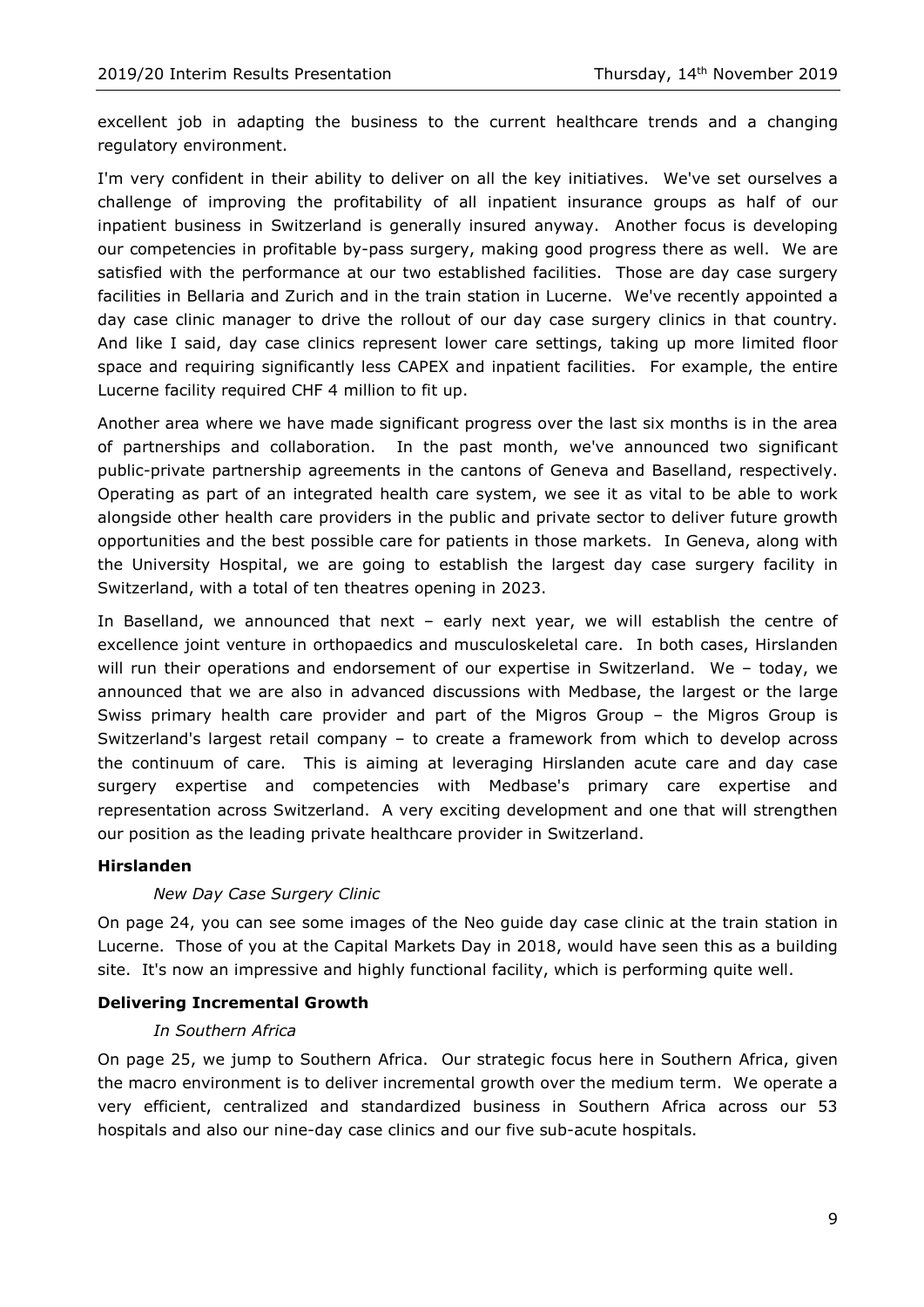Similar to Hirslanden, we are focused on leveraging our acute care hospital expertise in highly specialised medicine to successfully expand across the care continuum. And the Mediclinic strategy to strategically co-locate our day case learnings with our busiest hospitals is already delivering positive results for that division. Both doctors and patients are very supportive of this approach and insurers are also recognizing the benefits thereof. It's testament to the team, and there are efforts that Mediclinic is the only major health care provider in Southern Africa to have been included in all the recent major medical insurance or medical scheme networks.

Partnerships and collaboration opportunities will also be part of the growth strategy in Southern Africa. In Stellenbosch, we formed the centre of excellence with the Institute for Orthopaedics and Rheumatology at the site of our previous hospital in Stellenbosch. We believe that more opportunities like these in both the public and the private sectors will present themselves in the future. It is our responsibility as an integrated system provider, offering value-based care, to investigate these and to deliver solutions for all stakeholders in the markets we serve. We have invested more this year to enhance our clinical standards and staff across this division. Additional full-time clinical directors at our busiest hospitals have been appointed, which strengthened our ability to provide high-quality, cost-effective care in those facilities.

As mentioned in the beginning of the call, Mediclinic Southern Africa has six hospitals in the most recent discovery, our top 20 hospital patient feedback survey. And this is the biggest representation of any of the large hospital groups in the industry. Mediclinic Panorama, our first hospital in Southern Africa, has now been on the list for the fifth consecutive years. Certainly, setting the standard for our other hospitals, and the competition is – they are all competing to get there.

## **Mediclinic Southern Africa**

## *New Hospital and Day Clinic*

So on slide – or page 26, I just wanted to highlight the new Mediclinic Stellenbosch hospital and the day case clinic, you will see a picture of it there that we opened in June, having moved from the old location where the Institute for Orthopaedics and Rheumatology is now located. Those of you joining our December site visit, we'll get to see this new facility, which has been performing well since opening.

# **Executing Our Middle East**

## *Growth Strategy*

And then we go on to the Middle East, on page 27, where we are delivering on our growth strategy. As Jurgens mentioned earlier, we are seeing growth in both Abu Dhabi and in Dubai. And our growth in Abu Dhabi is a result of a number of focused strategic and operational initiatives that we implemented since the Al Noor acquisition. I'm comfortable with the momentum we are building in that market, and it's very good to see.

In a moment, I'll show you two major projects we've invested in there, which will support our continued growth. But first, another matter. And that is the critical success factor in our business. Everywhere we do business is the ability to attract and retain key clinical staff as our business grows.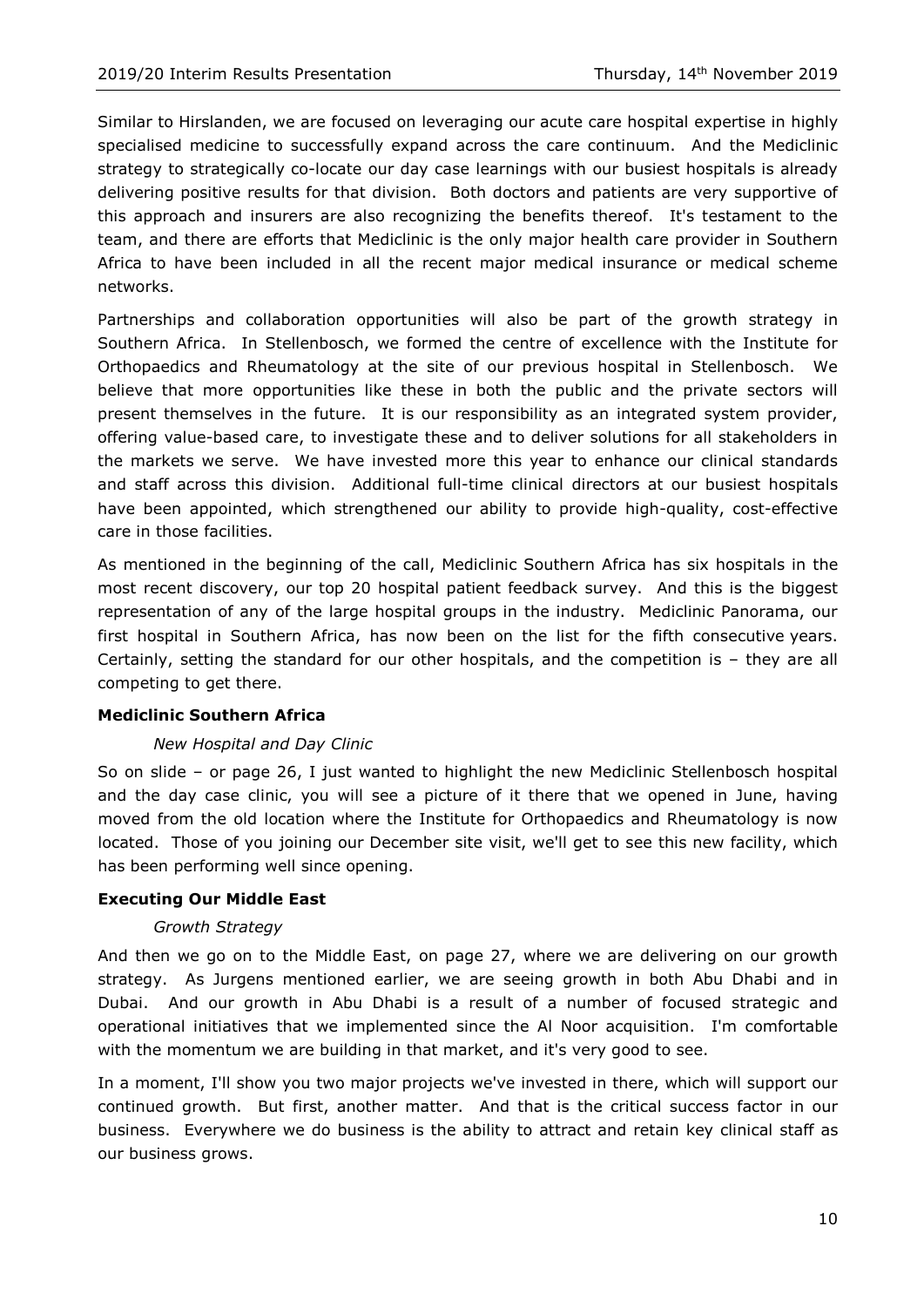In the Middle East, we have a very well-developed international human resource function, recruitment function that supports the recruitment process, and we continue to leverage our clinical reputation and employer of choice status in that region to draw new and good talent.

Finally, it's important to mention that the regulatory environment in the UAE continues to mature, and we are ensuring that we keep up with all these changes. This includes the establishment of a centres of excellence, the reporting of quality indicators in the public domain, participating in health information exchanges in both those two emirates in which we function as well as the implementation of diagnosis related groupings, or DRG, tariff models in both those markets or of the eminent and also electronic health record systems. We are fortunate as an international group to have access to different competencies and expertise we have in all our divisions.

We ensure that we continue to deliver the international clinical standards of patient expect and work collaboratively with insurers and government to take the health care sector in the region forward as a trusted partner.

## **Mediclinic Middle East**

# *Abu Dhabi: New Cancer Centre*

On page 28, just a quick look at two projects in Abu Dhabi, first one is the Airport Road Hospital. It has developed very strong reputation amongst doctors and patients, and we are going to build on this with the opening – we are going to build on this reputation and momentum that we've been able to achieve with the opening of the new wing as well as a comprehensive cancer centre in the middle of next year. You can see the picture there.

## **Mediclinic Middle East**

# *Abu Dhabi: Renovated Hospital*

On slide 29, the Mediclinic, our newer hospitals and other hospitals in the city of Abu Dhabi, the major innovation upgrades to the ground and mezzanine floors has been completed. These newly renovated areas repositions this hospital in that region, and it is already one of our busiest hospitals as we speak.

Then the last page, to finish. Before handing over to questions, I would like to make a couple of points. Firstly, we've had a solid start to the financial year, and we are satisfied with the impact of our operational initiatives. We are also making good progress in executing against our group strategy, which I firmly believe will create long-term value for our stakeholders. All three divisions are successfully adapting their businesses to the changing health care environment and the health care environment is changing quite rapidly at the moment. We are supplementing our acute care specialist orientated inpatient offering by expanding across the care continuum, and we're making good progress on that. And lastly, our value equation is central to our business, and we will continue to deliver cost-efficient quality care in the most appropriate settings that meets our clients' expectations. And we will do all of this through profitable growth and enhancing our returns.

And with that, I would like to hand over to the operator so that we can take your questions.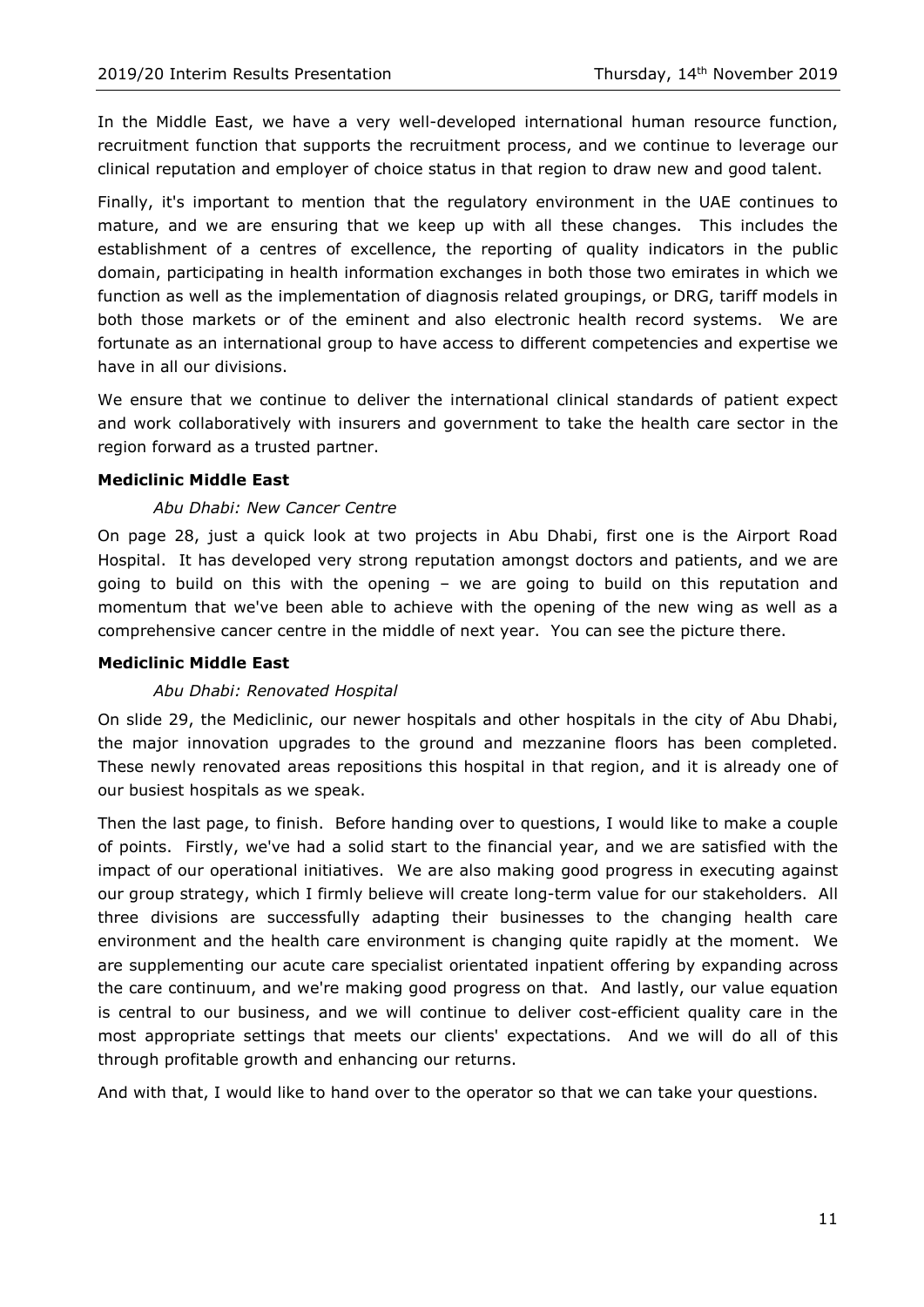# **Q&A**

**Operator:** Thank you. We will now begin the question and answer session. If you wish to ask a question by the phone lines please press star one on your telephone keypad and wait for your name to be announced. Once again, that is star and one from your telephone keypad. Thank you.

Thank you. And your first question comes from the line of Kane Slutzkin, please ask your question. The line is open.

**Kane Slutzkin (UBS):** Morning gents. Just a few questions, please. Just on Switzerland, with the outpatient setting gaining momentum with obviously outmigration. Just curious as to what you're seeing on the insurance front. I understand insurers aren't really playing in that space. Correct me if I'm wrong, I think there was one product out there. But what developments are you seeing in this regard?

And then just on the UAE, you obviously seem to be building some momentum. And previously, you spoke a lot in Abu Dhabi about the fact that volumes were lower, but the average revenue per case was higher which seem to speak to the patient mix strategy you have there. I'm just wondering whether – how is that going? I do note – obviously, you've got high volumes, is that coming at the expense of mix? Usually, in the appendix you guys show us that mix, I don't see that this time around.

And then just last question, just on your page 1 of your release, you guys continue to invest along the continuum of care, and you list a couple of growth initiatives. One of which is radiology. I just want to confirm that that's not pertaining to South Africa, or is it? If you could just confirm for us, please?

**Ronnie Van Der Merwe:** Thank you, Kane. I'm going to kick off. Jurgens is going to support. Jurgens you can prepare for the next one. To question number two. I'll deal with question number one. So that's about the day case surgery sector in the Swiss environment and how that's developing. So just to remind everybody that anything – not anything, any treatment in which a patient do not stay overnight in the hospital is regarded as a day case or an outpatient treatment in Switzerland. And then, as a result of that is only being remunerated by way of TARMED, which is a tariff structure and pricing system, particular or peculiar only to outpatients. The price points are significantly lower than what you would have received in doing those cases as inpatients. And the cantons do not contribute to the payment of those accounts in contrast to what happens on an inpatient basis.

So TARMED is the structure for outpatient care, and it's paid for by general insurance only, not at sale. It's a supplementary insurance products are not playing in that field. They don't cover that services and neither does the cantons themselves, but the supplementary insurance companies have seen a decline in their value proposition because many of the type of procedures that they've been covering in the past that inpatients are not impatient any longer. And in terms of enhancing their value proposition, they are investigating whether to put together products that could cover day case surgery. The discussions are still continuing. And at the moment, there are no products that we've seen being launched. I think there's one. But we are reasonably positive that this will, in some shape or form – in the next year or two, we will see some products to that regard on the market to cover day case surgery.

Jurgens, the second question was...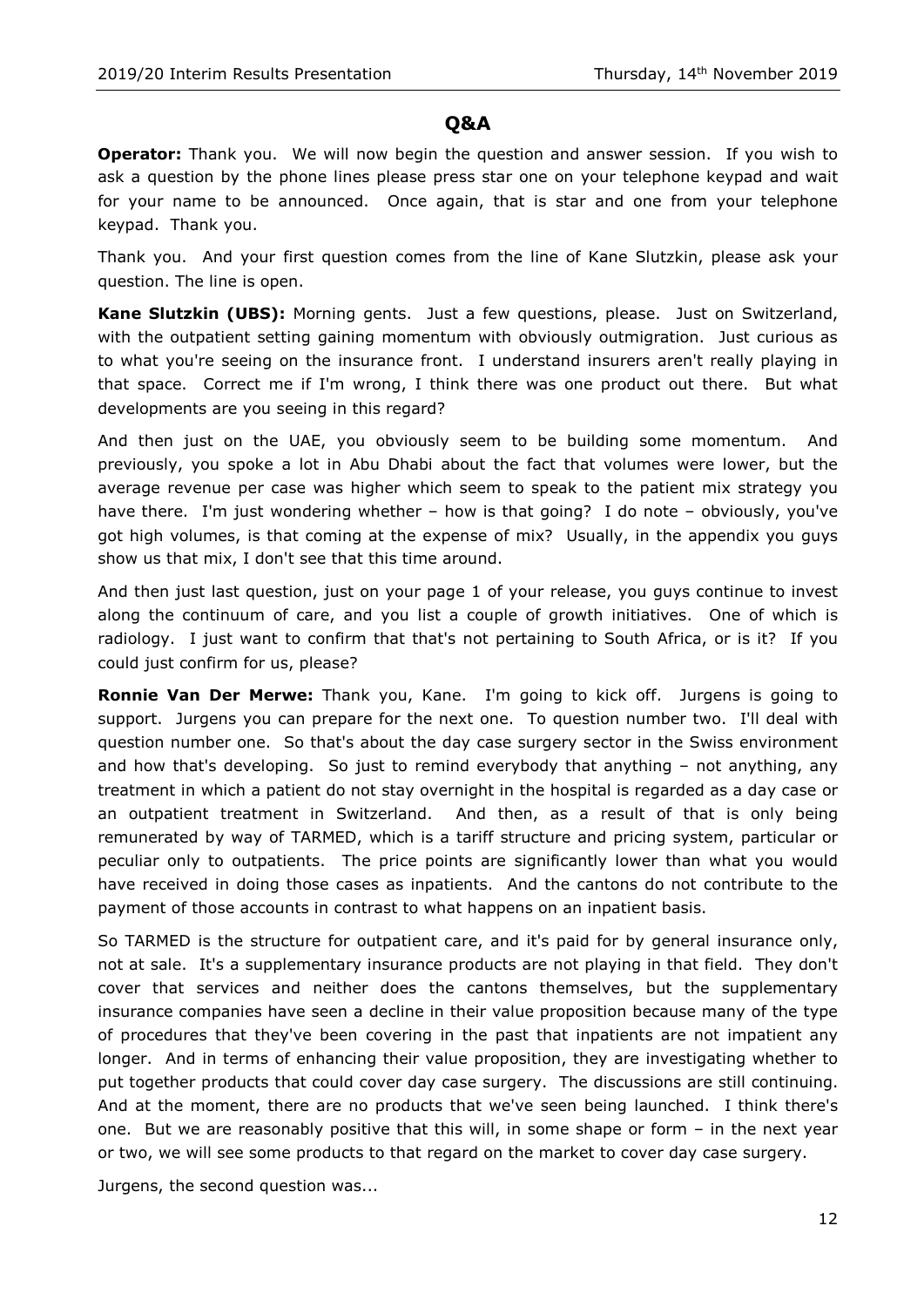**Jurgens Myburgh:** Yes. Just on your Abu Dhabi insurance mix, you're right. We have shared with you in the past, it's not in there. But the reason why it's not in there is  $-$  it's basically stabilised. If you remember, the key drivers of that in the past were the ramp-up of the Zika insurance component. Following the co-payment and then the termination of that. And so, we saw that ramp up and that ramp-up is stabilised. And at the same time, we implemented the basic plan strategy is – particularly in the Airport Road Hospital in the beginning of last year. And so that's already in the base as well.

So, if you look at the mix, that's stabilized at around 20% for basic and, let's say, around 80% for the other two, split more or less 50-50. And so, we haven't seen a particular shift. We will continue to monitor opportunities in the market for us to continue with that strategy, but for the time being, we haven't seen any further changes. But yes, we have seen volumes up. We have seen volume growth. You would see a split up in the presentation that the growth in the Abu Dhabi healthcare is 4% over 6% last year. And so, we continue to see volume growth. And I think you have to also read across the fact that we didn't have tariff increases. And so that would, to some extent, also read across into the revenue per night. But we have seen good volume growth, 9% and 5% across the base, which is driving a lot of our revenue growth.

**Ronnie Van Der Merwe:** My third question is, continuum of care, radiology specific in South Africa. So, I just want to make one or two very general comments on this. Radiology is big for us in the Middle East. We run numerous radiology facilities in the United Arab Emirates as well as in Switzerland. And we are very well versed in to operate those facilities and that kind of services. Similarly, to lab. We do a lot of pathology lab work in both those divisions.

In the South African division, we are not involved in that for various structural reasons. And at the moment, our focus is on – in terms of the continuum of care, in Southern Africa is through Intercare, looking at primary care, sub-acute hospitals, etc. We have a very close working relationship with radiologist practices that are in our hospitals. And should there be an opportunity in the future, by mutual agreement, we would be able to  $-$  be willing to look at that, but nothing important at the moment.

**Operator:** Let us proceed to the next question. It comes from the line of Roy Campbell. Please ask your question; the line is open.

**Roy D. Campbell (Morgan Stanley):** Two questions, please. You made mention of the ex-outmigration inpatient growth or marginal growth that's coming through, if you can give us any type of indication of the patient mix within that growth?

And then secondly, in South Africa and the recent network deals that you've been included in. Can you maybe just give us  $a -$  some sort of indication what the requirements of those networks, in particular, in pricing? Is there a significant amount of discounting that needs to happen in order to get included with those? And maybe just some sort of indication of what the more meaningful metric deals that you are including on?

**Jurgens Myburgh:** Thanks for your time and your questions as well. So, on the underlying growth. So, what we have done – let's just take a step back. So, the analysis that we did, we said maybe they hospitals, which is basically half of our portfolio that have really been on outmigration in some shape or form and compare those on a like-for-like basis. And then secondly, look at the entire portfolio and strip out the cases that have out-migrated and look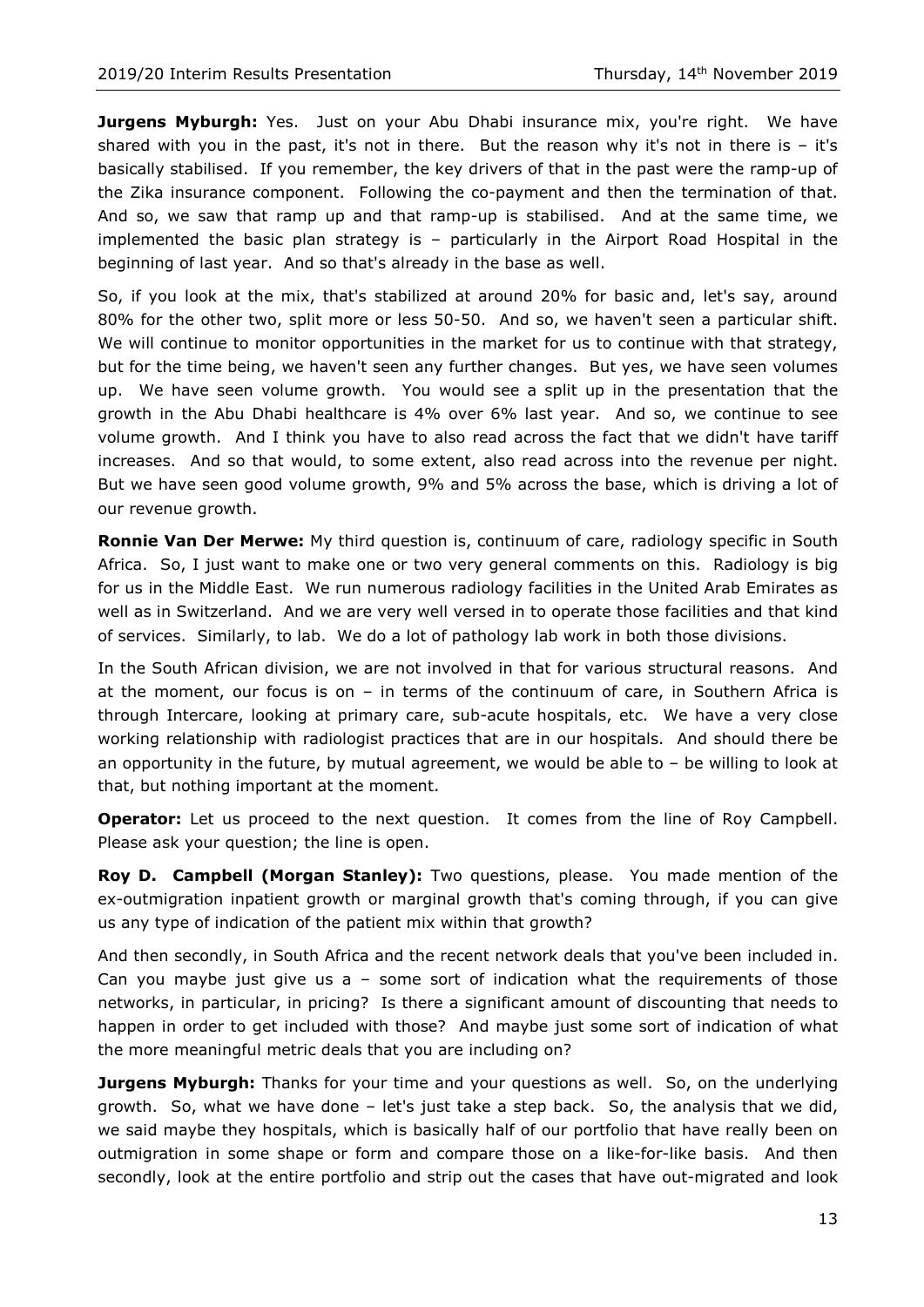at the underlying volume. And so, what we've seen is in the inpatient environment, some modest growth in that.

I don't want to read across directly into the insurance mix, but your question is a good one. What – the way I'll answer that question is to say that if you look at our insurance mix, you would have seen it track year-over-year. But that does include Grangettes, which does have a slightly higher supplementary insurance mix. So, if you exclude Grangettes from the insurance mix, you would have seen that it's probably down 1-2% in the underlying business, which is in line with our expectations, given the dynamics of outmigration of care. And also, this is the first half, which seasonally for us is the least busy half as well.

So, what we've seen is in line with our expectations. But I think once we've been through the fourth quarter of our financial year, in the first quarter of the next calendar year, we've bid a line of sight on like-for-like volumes and probably be able to give you a slightly more informed view of the future.

**Ronnie Van Der Merwe:** Right, on to SIE, South Africa network deals. We are very well positioned in terms of network deals due to our sustained focus over the last few years of becoming as efficiently as we possibly can. So, we've been actively managing our length of stays of our inpatient as well as our levels of care. And when evaluated as a so-called efficient hospital group, which really comes down to cost per event for the interest of the medical schemes we are – we look good. We are regarded as an efficient group. And therefore, we are well positioned to be able to be included on those network deals.

Their network deals at the moment is pretty much around pricing. And discounts and not so much about clinical performance. It's something we are driving there towards, but I suppose the market will get there. It's work in progress, but at the moment, it's more about the financial metrics around network deals. And as I started off saying is because of our sustained focus on that aspect of our business, we are well positioned. That doesn't mean we're going to be able to be on every single network at every single time. That doesn't really work that way. But the majority of them and the bigger ones we have been able to get on.

And we put quite a lot of effort into our very close working relations with the medical scheme, so also to try and understand what their problems and challenges and market needs are and whether we can come up with solutions.

**Operator:** Let us proceed to the next question. It comes from the line of Hans Bostrom.

**Hans Bjorn Eskil Bostrom (Crédit Suisse):** I have a couple of questions, particularly in Switzerland. I'm excited to hear about your PPP initiatives. Obviously, it's quite some time away before, I presume this Geneva project will start, but could you give us a sense of how this will work financially for you? Are you sharing revenues? Or are you contracting a management fee? Any type of guidance on that would be interesting to hear.

And secondly, I'm also battling a bit with your comments about are you talking about – well, talking about lower acuity and payer mix in, as I understand it, legacy hospitals, is that the case? Yes, you are seeing volume growth rate. I'm just thinking about how we should think about this going into the next year or so, if this is a sustainable trend?

And thirdly, there's also a comment about flexible regarding property ownership. And you did mention two hospitals in South Africa, which are clearly now rented. Are we to expect that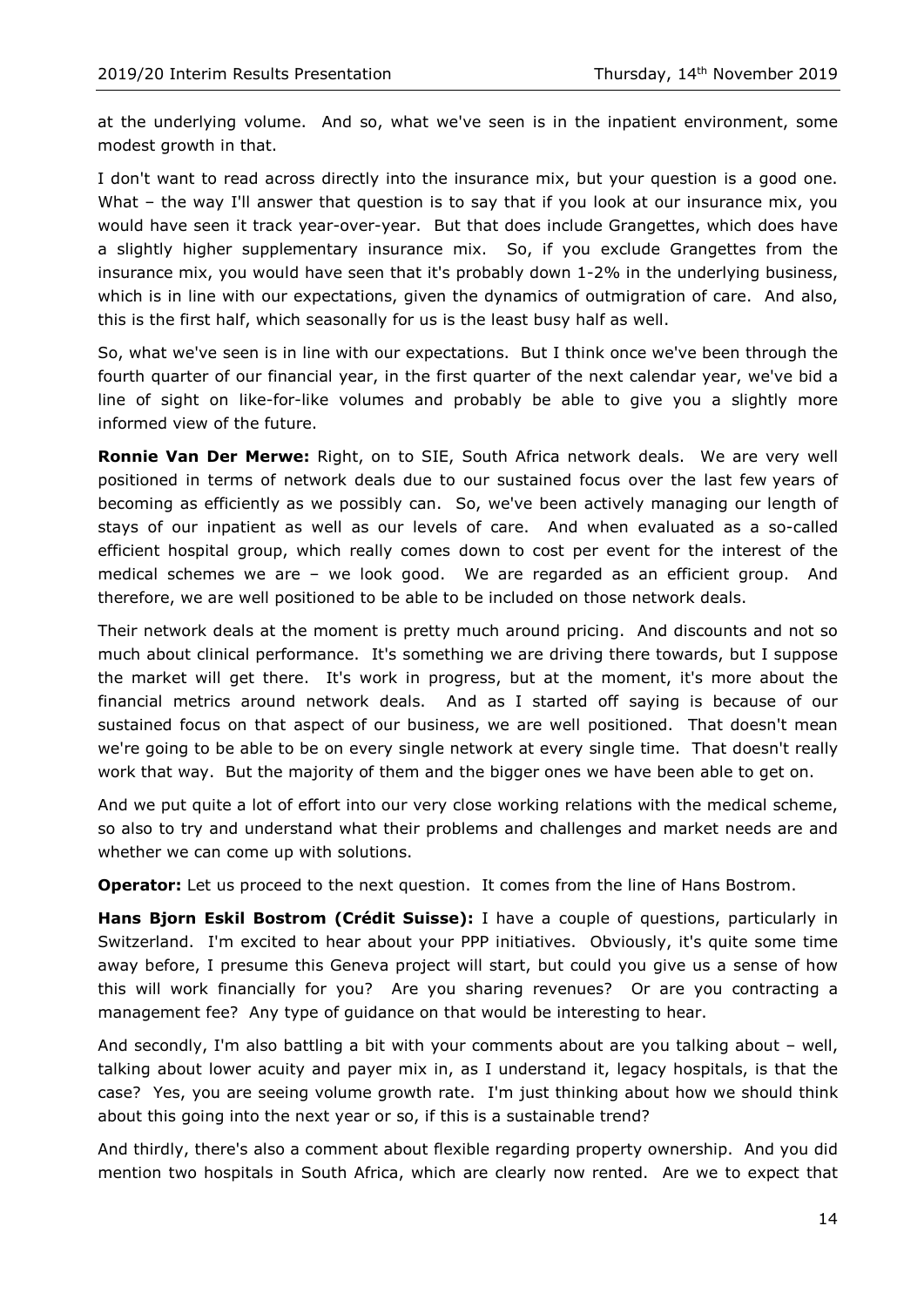Mediclinic will take a more, should I say, capital lean approach to your ownership of hospitals going forward?

**Jurgens Myburgh:** Good morning and thank you for your questions. I'll start with the -your question on Geneva, PPP. Firstly, you're right. It is – it will be a while before that comes to fruition. But the structure of it is a joint venture between ourselves and the university hospital. And so – and we will be tasked with the management of it. But the construct of it obviously is very much in the form of a joint venture. So, we will obviously participate in our half of that joint venture. And as we get closer to the time, both with this one as well as Baselland, I think we will be able to give you better and more constructive guidance on exactly how we expect the financials to come through on that.

On the third question of property ownership. I think the key point here is that we continue to have the philosophy of property ownership. As I've indicated in many instances that we think it provides us with financial flexibility, as well as operating flexibility to be able to run multidisciplinary acute hospitals across our portfolio. But as we expand across the continuum of care, I think both the corporate structure as well as the property ownership aspect of it, requires us to be flexible in our approach.

And I think this is – if you cast your mind, and Ronnie mentioned it earlier, to our new facility at the Lucerne train station, which is in Bahnhof, that is a property that we don't own. And we don't have to own it. And so, I think that's the point around the flexibility. We - if you look at Parkview Hospital, it's a 180-bed hospital and at a cost of AED 680 million, it's owned. It's Mediclinic-owned. So, I think it's just about being flexible and being agile in our approach, not only with respect to property ownership but also the structures that we enter into to collaborate across the continuum of care.

**Ronnie Van Der Merwe:** Good. Thank you, Jurgens. The second question was about the decrease in acuity and patient mix in Switzerland in patients. So, I just want to quickly summarize. First, we've got two types of mixes in Switzerland on the inflation side. The one is the payer mix, which is supplementary versus generally insured. And we've seen over many years that there's a slow decreasing trend with regards to the supplementary insurer part. Any there any reasons for that regulatory reasons as well as the supplementary insured population is the numbers have decreased slightly over the years? So that's still continuing.

We are obviously focusing very hard on that, and we are doing our best to attract supplement insured patients to our facilities. And we seem to be – depending on the type of hospital, the cantons in which we are. We are reasonably successful at that. Then there's another mix, and that is the case mix of the cases. In other words, the acuity, the clinical acuity. We've seen a slight decrease in the period under review, and it's mostly as a result of cardiac characterisations that has had migrated out of inpatients because it's on many of the Cantina list so cardio characterisations are now done as day cases. And therefore, it's excluded from inpatients, those are high acuity procedures, and therefore, we've seen a slight decrease in case mix. We don't foresee that our acuity case mix will decrease in future. We believe it will stabilize.

**Hans Bjorn Eskil Bostrom:** And if I may, just follow-up on the health migration trend generally. I mean, you talk about your HIT2020 program and other factors, it seems, shoring up profitability. But how should we think about the margins within the growing outpatient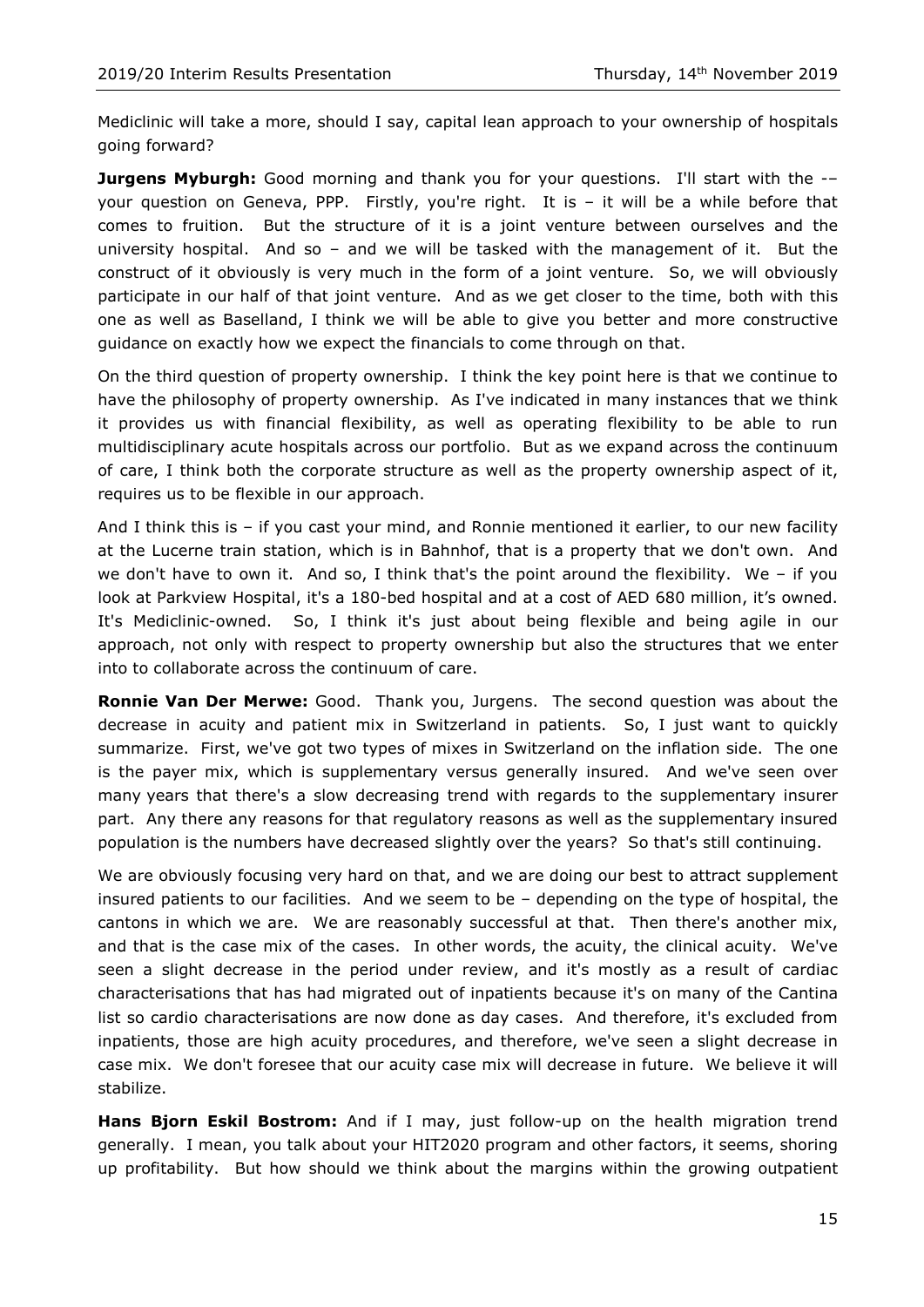business? Are they within reach of the inpatient business at all? Or given the reductions we've had in tariffs and so forth?

**Jurgens Myburgh:** It's a good question. I guess, it depends on - if you look at the way that structurally, we're in the process of responding to outmigration I think eventually, about half of our portfolio will have single standing day case clinics, and the other half will have some form of a hybrid, where the day cases will be done in the inpatient environment, but just more efficiently. So I guess it would depend firstly on the structural solution, but at the same time, I think the point is that we continue to drive at the cost – the cost for us and the cost of us for these procedures and aim to get that in line with – or at least an improvement over time with our existing business.

But that – I think that's very much a work in progress, but the broader points around our margins, as we indicated in May as well is that, Ronnie just indicated, that the insurance mix is changing, and we expect will continue to change. We expect that the outmigration will continue to take place as well across the portfolio, but at the same time, our own internal efficiencies and cost management as well as HIT2020 and other aspects will then provide support for our operating performance as well.

And hence, I guess, from a medium-term perspective, that we expect to be where we are this year.

**Operator:** Thank you. Let's proceed to last question for now, that is Steph Erasmus.

**Steph Erasmus (Avior Capital Markets):** Thanks for the presentation. Just four questions from my side. From a South African perspective, and the focus on moving along the continuum of care. Given the HMI's findings regarding creeping mergers as well as the competitions' commission disallowance of your Klerksdorp acquisitions. Can you maybe just talk us around how you see the sort of regulatory environment, allowing for you to move down the continuum of care in South Africa? Then also a South African related question, also related to the network list. Can you give us an indication of how much of your South African revenue is sourced from alternative reimbursement methods?

Then third question is around Switzerland and the exposure to Zurich. So, my understanding is that there's 17 outpatient procedures that need to be performed in outpatient setting in Zurich compared to the mandated six. So, can you just walk us through that? And just to reiterate what your exposure is to Zurich?

And then lastly, in the Middle East, what are your views around slowing oil price and longer-term Middle East fundamental slowing? And then just the risk of perhaps of corporate tax being introduced? That's it.

**Jurgens Myburgh:** Thank you, Steph.It's a handful. Okay.

**Ronnie Van Der Merwe:** And you do the second one and then we will see after of that.

Okay. Continuum of care in the regulatory environment in Southern Africa. So obviously, with regards to hospitals and hospital licenses and hospital activities, we are constrained over there because of our size. But in terms of other related businesses along the continuum of care, we don't see huge problems in terms of us getting regulatory approval to invest in other aspects of the health care continuum at this point because we are very small. If we have any position in small positions at the moment. So, we don't believe that, that will be a constraint.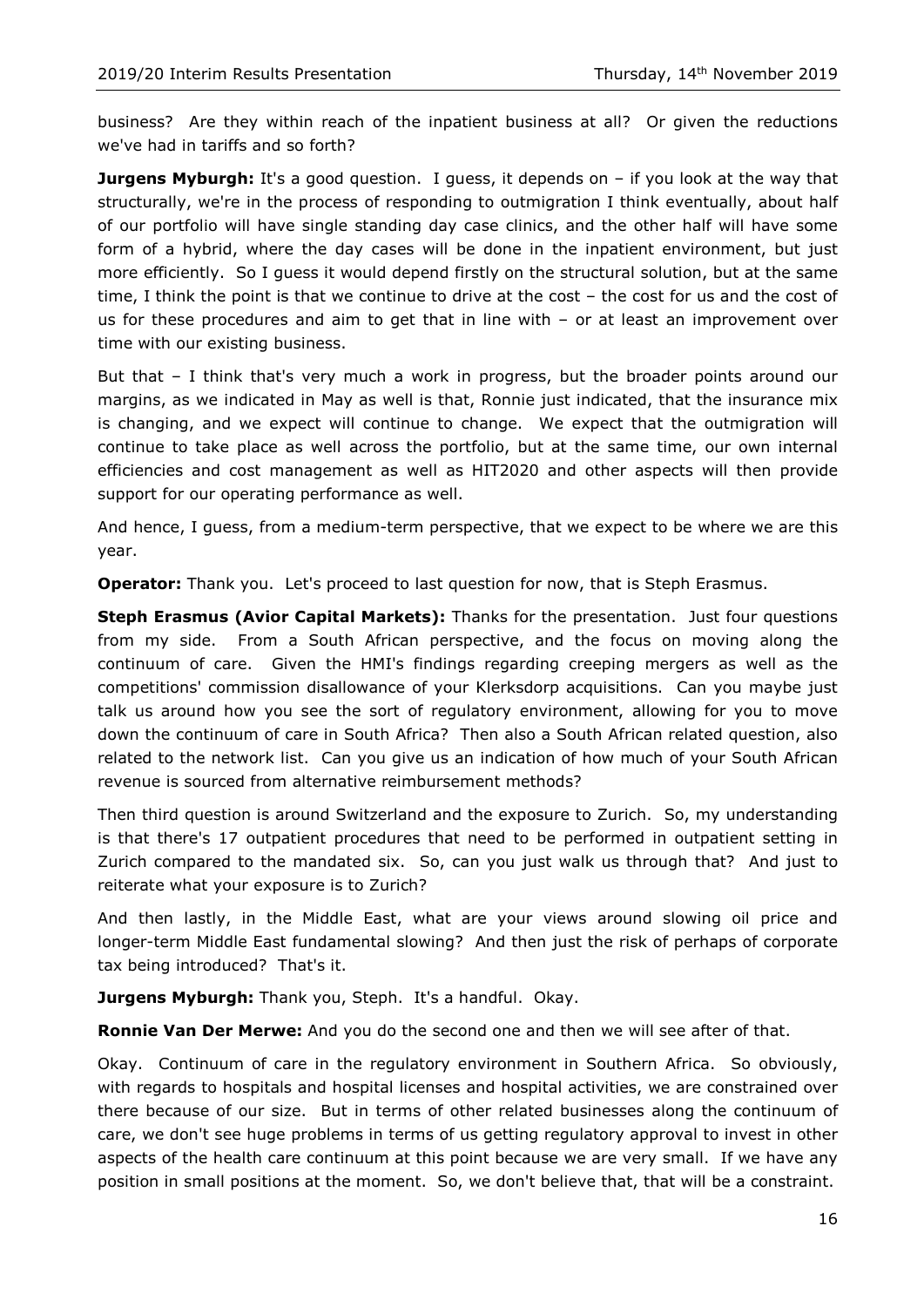On the networks – Jurgens, can you remember what that  $-1$  just heard before Jurgens answer. And now it's a very important question that people really value, but it also has a lot to do with what is the definition of alternative reimbursement model. And I've seen many different variations and definitions. So, these numbers are not always comparable, but do you have a number for it? The most basic one?

**Jurgens Myburgh:** Yes. It's approximately 28% of our revenue. We regard as being on some form of alternative reimbursement model.

If I can just come back to the point on networking. You would have noticed over time that we don't comment on individual networks and ups and downs on individual metrics. And I think it's important. I think we drive the balance of our volume growth and our tenant growth over time. And you would have seen in our SA business, if you exclude Intercare, our revenue per bed day was up 5.4% for this half year. And so, we continue to drive the balance of our volume growth and our tariff growth. And this network information is part of that dynamic, but we don't comment on each of these individually. But yes, it's 28% of our SA revenue that's on some form of ARN.

In Switzerland, your question is a good one. So, our exposure in Zurich is – I mean, we have in-park and we have our flagship hospital, Clinic Hirslanden. And so, it's a sizable portion of our business. But – and yes, it is on a more extensive out-migrated list. But I will – I'll say this, that about half of our portfolio is already on an out-migrated list. And what I mean by that is that the – some of the cantons pre-applied the outmigration lists and Zurich is one of them. And so, if you look at where we are currently, the outmigration from a Zurich perspective and some of these other cantons, representing about half already – is already in the bag, so it's already in our numbers. So, the outmigration that we're going through at the moment is the federal list and that started on 1<sup>st</sup> January of this year. And that obviously will be in the base, as I said, as of  $1<sup>st</sup>$  January from next year.

And then your final question on the Middle East. I've many times highlighted that we are conscious of the fact that the Middle East economy, although it's growing, it's not growing at the same pace that it has previously. We're also conscious that government are looking at ways to stimulate the economy in that environment as well. And we would look to play our part in that as well. But yes, I think it's the same in any territory is, if you are looking for growth, you're looking for areas of growth within your business and you would look to work within the economic environment that presents itself and look to grow market share as we have with the Parkview Hospital.

I think on taxes, I don't know, there's nothing concrete that we know of that indicates the implementation of taxes, of course, VAT was implemented a while back, and that's at 5%. Although we're zero-based, it does inform also inflation and other economic metrics. But other than that, there's nothing that I'm aware of at the moment.

**Operator:** Thank you. And we have no further questions at this time. Please continue.

**Ronnie Van Der Merwe:** Thank you very much and thank you very much for your time and your interest in Mediclinic, and for listening to us. And if you have any further questions or in need of any further clarifications, please contact James Arnold directly. And hope to see most, if not all of you, in December in Cape Town. Thank you very much.